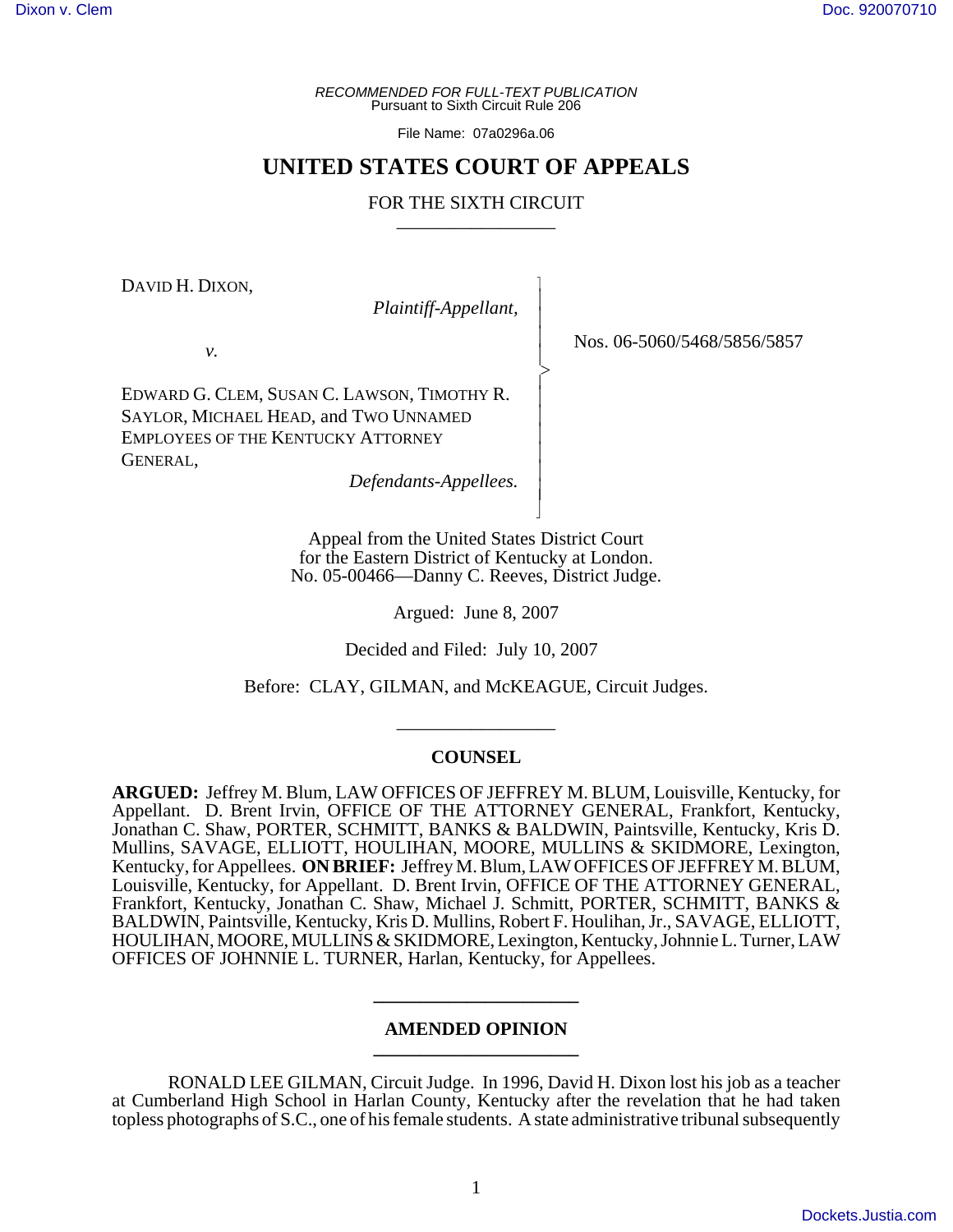upheld his termination following a hearing in which the school introduced numerous photographs to validate its determination that Dixon had indeed engaged in "conduct unbecoming a teacher."

Claiming that the state tribunal and related defendants had violated his constitutional right to the due process of law by allowing "faked" photographs to be submitted against him, Dixon brought the instant suit in federal court pursuant to 42 U.S.C. § 1983. The district court dismissed Dixon's claims against each of the defendants pursuant to Rule 12(b)(6) of the Federal Rules of Civil Procedure, holding that Dixon had failed to comply with the applicable one-year statute of limitations. For the reasons set forth below, we **AFFIRM** the judgment of the district court.

### **I. BACKGROUND**

### **A. Factual background**

At the time Dixon lost his job, he was in his 26th year of teaching carpentry at Cumberland High School. He also maintained a studio in downtown Cumberland that allowed him to satisfy his lifelong passion for photography. Dixon is considerably accomplished in the field, having received several awards for his work. He was allowed to pursue his alternative career as a professional photographer with the official permission of the school.

At least in the beginning, the photo shoot at issue in the present case was completely innocent. Dixon, operating with school approval, had offered students the opportunity to come to his studio on October 24, 1995 to retake their senior yearbook pictures. S.C. was one of the students who took Dixon up on his offer. She and another female student arrived at the studio around 6:00 p.m. that evening. Ultimately, the other girl left, and S.C. and Dixon found themselves alone together. In at least some of the pictures that Dixon then took of her, S.C. was wearing no clothing from the waist up, although her nipples were covered either by her hair or a "fishnet."

Dixon received a letter almost five months later informing him that he had been suspended by the school pending termination of his contract. The letter, authored by then-Superintendent of the Harlan County School System Grace Ann Tolliver, cited Dixon's having taken "topless" photographs of a student. This was deemed to be "conduct unbecoming a teacher" within the meaning of Ky. Rev. Stat. Ann. (KRS) § 161.790(1)(b).

### **B. Procedural background**

A long and complex road of hearings, appeals, remands, and lawsuits ensued. Because Dixon's claims stem principally from alleged due process violations during his state proceedings, this procedural history is far more relevant than the factual background to the issues involved in this appeal. The district court's concise summary of the relevant state proceedings reads as follows:

To terminate Dixon's contract, a tribunal was convened by the Harlan County School Board to hear the charges against Dixon. Susan Lawson, the school board's attorney, presented evidence against Dixon, including several groups of photographs which showed S.C. without any clothing above the waist. Dixon admitted to taking some of the photographs, arguing they were not "nude" because the student's nipples and part of her breast were covered with either hair or a fishnet. Dixon adamantly denied taking other photographs which were more revealing, stating that the photographs were not his.

The tribunal unanimously found Dixon guilty of conduct unbecoming a teacher and, by a 2-1 vote, upheld Tolliver's recommendation that Dixon be terminated. The tribunal based this decision on unanimous findings that Dixon participated in guiding S.C. in the poses in which she has no clothes above the waist, that S.C. never told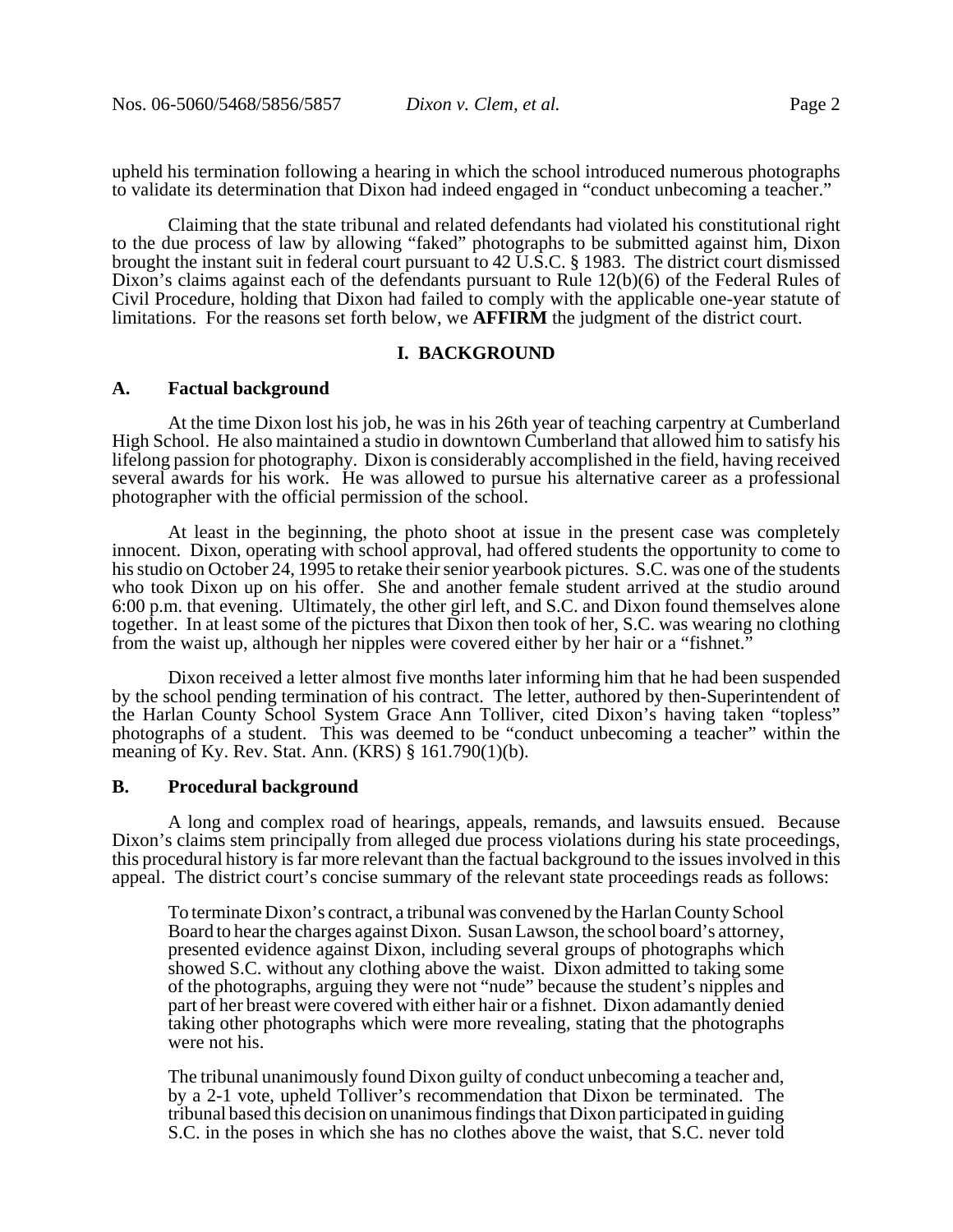Dixon she was 18, and that Dixon took all of the photographs and those photographs were unaltered. Dixon's own counsel at the hearing, JoEllen McComb, admitted that Dixon took photographs of S.C. without any clothing above the waist.

Dixon appealed the decision to the Harlan Circuit Court. However, after an approximate eight year delay (the reasons for which are unclear), Judge R. Cletus Maricle ordered a re-sentencing of Dixon, finding that the instructions given by the hearing officer were erroneous and that additional mitigating factors should be considered. Judge Maricle determined that, under Kentucky law, the tribunal should have been explicitly informed that in addition to upholding or vacating Dixon's termination, the tribunal could have imposed a lesser punishment even with its finding of conduct unbecoming a teacher. The Kentucky Court of Appeals agreed, and clarified that "[t]he trial court upheld the finding of conduct unbecoming a teacher but remanded for additional findings that may or may not result in the imposition of a lesser sentence." The state appeals court further noted that no additional proof was to be taken.

On September 26-28, 2005, the re-sentencing was held with Michael Head serving as the hearing officer. The evidence from the previous hearing held eight [years] earlier . . . was put into the record over the objections of Dixon's counsel. Head then instructed the new tribunal to make findings of fact as to S.C.'s age representation to Dixon and as to who suggested the poses, as per Judge Maricle's August 15th Order. The tribunal was then given the correct instructions, and upheld Dixon's termination. This action followed.

*Dixon v. Clem*, 404 F. Supp. 2d 961, 963-64 (E.D. Ky. 2005) (citations omitted).

Dixon's § 1983 complaint, initially filed prior to the second tribunal hearing but amended shortly thereafter in early October of 2005, named the following four individuals as defendants: (1) Edward G. Clem, the principal at Cumberland High School, (2) Susan C. Lawson, the school's attorney at the first hearing and for two years thereafter, (3) Timothy R. Saylor, the Superintendent of the Harlan County School System since 2000, and (4) Michael Head, the presiding officer at Dixon's second tribunal hearing. Dixon sued Clem and Lawson in their individual capacities only, whereas Saylor and Head were sued in both their individual and official capacities.

Although the district court declined to conclude that Dixon's claims were frivolous, it determined that they were "extremely close to the line," "largely specious," and "extremely unlikely to prevail," all as set forth in its subsequent order imposing sanctions on Dixon's attorney, Jeffrey Blum. *Dixon v. Clem*, No. Civ.A. 605-466-DCR, 2006 WL 751235, at \*1-2 (E.D. Ky. Mar. 21, 2006). The court noted that,

[a]t it[s] simplest, Dixon's claim was that Clem, Saylor and Lawson "had it in for him" and, as a result, they manufactured evidence to ensure that he would be fired from his position. Dixon viewed the use of the allegedly doctored photographs (both in his first and second tribunal hearing) as a violation of his civil rights under 42 U.S.C. § 1983.

*Id.* at \*1.

But the district court never reached the merits of Dixon's claims because it concluded that his complaint had been filed long after the one-year statute of limitations had expired. Specifically, the court determined that "[t]he record is clear that Dixon was aware of the existence of the forged and/or altered photographs as early as August of 1996," and that "[s]ince these photographs were the cause of Dixon's injury, the statute of limitations began to run from the pictures['] use at the first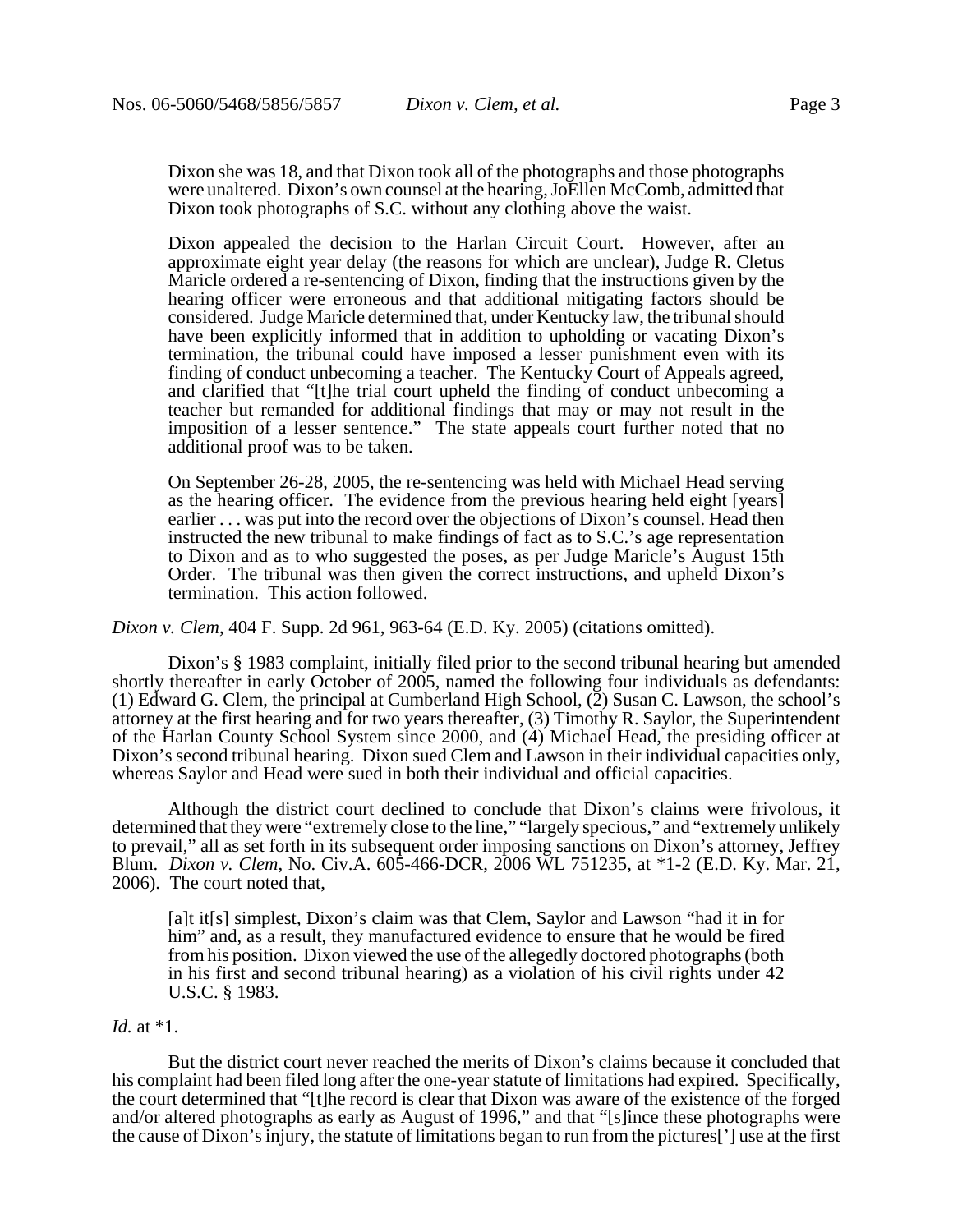tribunal on August 1 and 2, 1996." *Dixon*, 404 F. Supp. 2d at 965-66. His § 1983 complaint, filed in August of 2005, therefore came eight years too late. The court denied Dixon's subsequent motion to reconsider the judgment, reasoning that Dixon was simply "re-arguing" the issues that the court had resolved in its initial opinion.

Believing that these rulings made them the "prevailing parties" within the meaning of 42 U.S.C. § 1988, the defendants filed a motion for costs and attorney fees. The district court agreed that the defendants were "the prevailing parties at this point in the litigation," but denied their motion on the ground that Dixon's claims, although "extremely unlikely to prevail," were not "frivolous or groundless." *Dixon*, 2006 WL 751235, at \*2. Despite this determination, the court decided that sanctions were appropriate against Blum under the less onerous standard governing 28 U.S.C. § 1927. Finally, the district court denied as moot Dixon's last-ditch motion requesting that the district judge recuse himself from further participation in the case. Because Dixon had already filed his notice of appeal, and because the district court had disposed of all of the parties' pending motions, the court concluded that it "presently lacks jurisdiction over this matter." Dixon timely appeals each of these rulings against him.

### **II. ANALYSIS**

### **A. Standard of review**

A district court's dismissal of a complaint under Rule 12(b)(6) of the Federal Rules of Civil Procedure is reviewed de novo. *Greenberg v. Life Ins. Co. of Va.*, 177 F.3d 507, 514 (6th Cir. 1999). All well-pled allegations of the complaint are taken as true. *See id.* at 514-15. "A complaint must contain either direct or inferential allegations with respect to all material elements necessary to sustain a recovery under some viable legal theory." *Weiner v. Klais & Co.*, 108 F.3d 86, 88 (6th Cir. 1997). In sum, we must conduct essentially the same analysis as the district court in that we "take the plaintiff's factual allegations as true and if it appears beyond doubt that the plaintiff can prove no set of facts in support of [his] claims that would entitle [him] to relief, then . . . dismissal is proper." *Id.* (quotation marks omitted).

A district court's imposition of sanctions on an attorney pursuant to 28 U.S.C. § 1927, in contrast, is reviewed under the more deferential abuse-of-discretion standard. *See Eagles, Ltd. v. Am. Eagle Found.*, 356 F.3d 724, 726 (6th Cir. 2004). The same standard applies to the review of a district court's denial of a motion for recusal or disqualification pursuant to 28 U.S.C. § 455(a). *In re Triple S Rests., Inc.*, 422 F.3d 405, 417 (6thCir. 2005).

#### **B. Statute-of-limitations defense**

The district court dismissed Dixon's case against each of the defendants on the ground that his claims had been filed outside the governing statute of limitations. Dixon does not dispute that the statute of limitations on a § 1983 claim, as determined by Kentucky law, is one year. *See* KRS § 413.140(1)(a); *see also Collard v. Kentucky Board of Nursing*, 896 F.2d 179, 182 (6th Cir. 1990) (determining that "[s]ection 1983 actions in Kentucky are limited by the one-year statute of limitations found in § 413.140(1)(a)"). Nor does he dispute that federal law governs the separate question of when the relevant limitations period begins to run. *See Collard*, 896 F.2d at 183 (citing *Sevier v. Turner*, 742 F.2d 262, 272 (6th Cir. 1984)).

This court follows the "discovery rule," which provides that "the statute of limitation begins to run when the plaintiff knows or has reason to know of the injury which is the basis of his action and that a plaintiff has reason to know of his injury when he should have discovered it through the exercise of reasonable diligence." *Collard*, 896 F.2d at 183 (citing *Sevier*, 742 F.2d at 273). The following analysis reflects the fact that the defendants in the present case played different roles in the relevant events and at different times.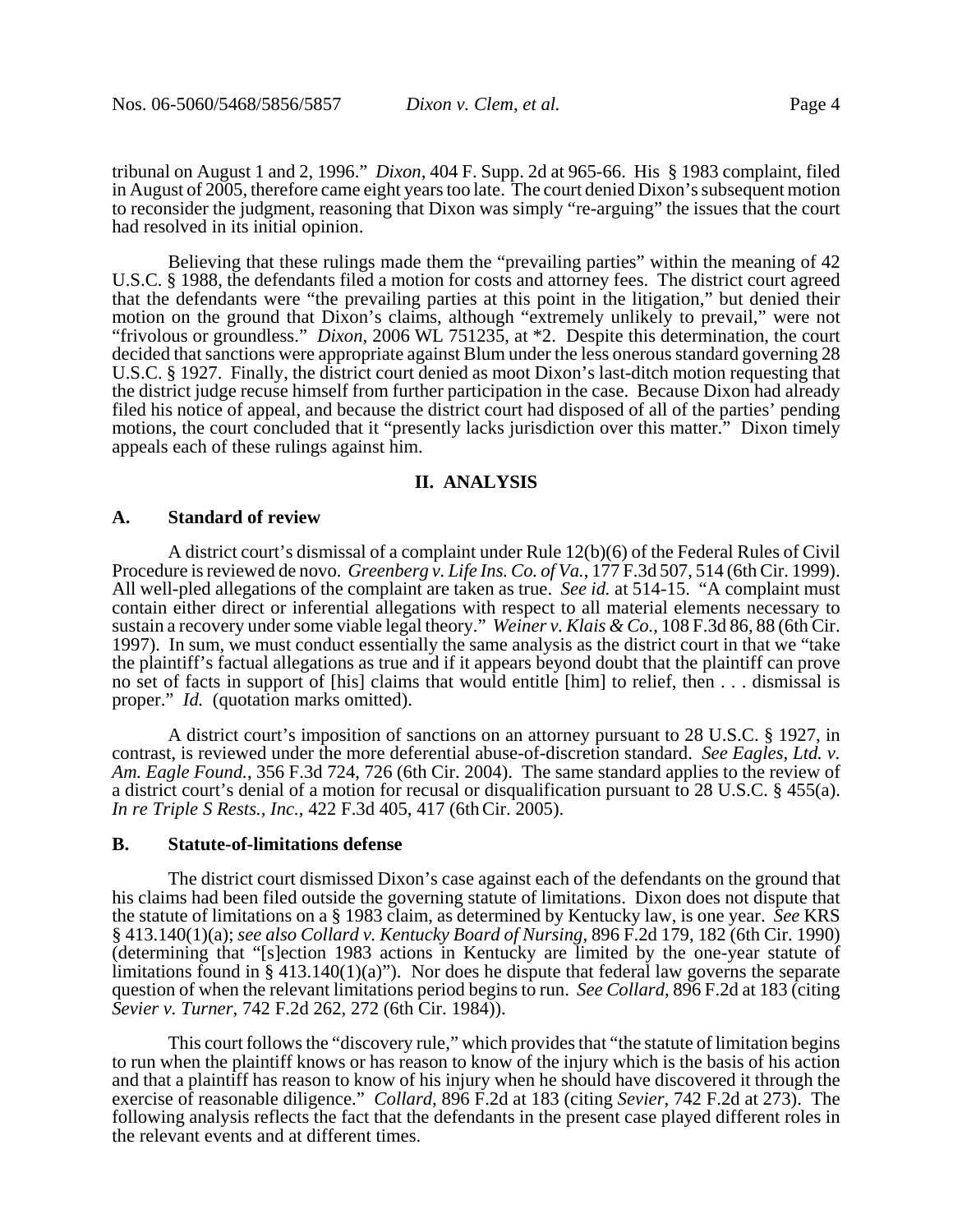### *1. Dismissal of Clem, Lawson, and Saylor*

Clem and Lawson were involved with this case from the beginning. Lawson was counsel for Grace Ann Tolliver (then-Superintendent of the Harlan County School System) at the first tribunal hearing and introduced the photographs that had been developed from negatives over which Clem, the principal of Cumberland High School, had maintained custody. Saylor became Superintendent of the Harlan County School System in 2000, still roughly five years before Dixon filed his federal complaint, and oversaw the school board's ongoing Dixon-related litigation in the state and administrative tribunals. Dixon does not dispute these facts, except to insist that somewhere along this chain of custody, the photographs were altered to show more nipple than actually existed in the pictures that Dixon took of S.C. He also conceded in his original § 1983 complaint that his suspicion of forgery—which was the cause of his alleged injury—stemmed from when "he first viewed [the photographs] *in 1996*." (Emphasis added.) As Lawson notes, "Dixon's suspicion and act of requesting enlarged copies of the photographs from [her] is tantamount to an admission that his claims accrued in 1996."

But Dixon contends that, for the purposes of determining when the statute of limitations on his claims began to run, the violation of his due process rights should be understood as ongoing or "continuing" through the time of his second tribunal hearing in September of 2005. This latter hearing, after all, was characterized by Dixon as an "historical docudrama" in which the only admissible evidence was the photographs and transcripts from the first hearing.

Dixon invokes three related legal doctrines to support his theory of tolling: the tort-based continuing-violation doctrine, the common-law rule of continuous representation, and the obstruction-of-prosecution doctrine codified in Kentucky law under KRS § 413.190(2). The district court correctly concluded that none of these doctrines applies to the present case and, to avoid unnecessary duplication, we hereby adopt the court's reasoning in full on this issue of tolling.

We nonetheless pause to emphasize that a single basic point reveals the meritlessness of Dixon's theory. In short, "[a] continuing violation is occasioned by continual unlawful acts, not continual ill effects from an original violation." *Tolbert v. Ohio Dep't of Transp.*, 172 F.3d 934, 940 (6th Cir. 1999); *see also Vandiver v. Harding County Bd. of Educ.*, 925 F.2d 927, 930 (6th Cir. 1991) (upholding a statute-of-limitations-based dismissal in a § 1983 case because "adherence to a discrete decision regarding [] academic standing . . . does not suffice to state a claim for [a] continuing violation").

Dixon's allegation in his amended complaint that the defendants "perpetrate [d] essentially the same fraud on the second tribunal [in 2005] that was perpetrated on the first [in 1996]" is thus precisely why the continuing-violation doctrine and related theories are inapplicable to his case. As the district court put it:

All of the injuries allegedly suffered by Dixon occurred as a result of the manufacture of the allegedly fraudulent photographs, and their subsequent use in [the] first termination hearing in August of 1996. It was at this point that Dixon was terminated. Everything that has followed was a result of his firing at the first hearing.

*Dixon*, 404 F. Supp. 2d at 965. Dixon's claims against Clem, Lawson, and Saylor—none of whom, incidentally, even attended the second hearing—were therefore properly dismissed by the district court on the ground that they were barred by the governing one-year statute of limitations. We accordingly need not address Dixon's continuous-representation argument, which he raised solely to counter Lawson's defense that her tenure as counsel for the school officially ended in 1998. His obstruction-of-prosecution argument is also meritless because his allegations that Clem, Lawson, and Saylor conspired to conceal the fraudulent photographs from him are just that—allegations that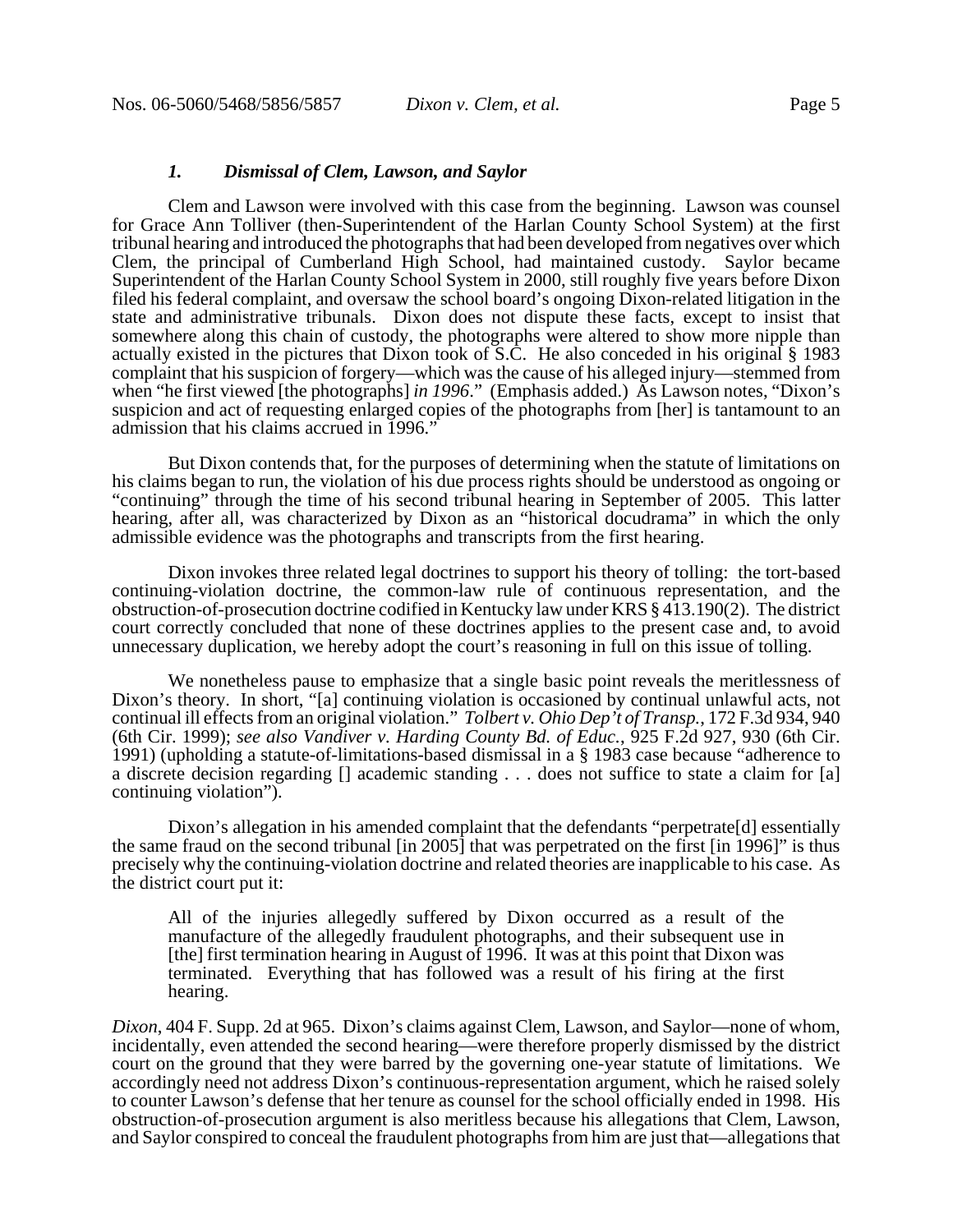find no support whatsoever in the record. In fact, as discussed above, his concession in his original § 1983 complaint that he had "viewed [the photographs] in 1996" directly contradicts his obstruction-of-prosecution argument.

### *2. Dismissal of Head*

We must still decide whether the statute-of-limitations justification properly applies to Head. Head's first contact with Dixon occurred in September of 2005, when Head presided over the second tribunal hearing following the remand from the Harlan County Circuit Court. Dixon filed his amended complaint in the district court less than a month later. The case against Head was therefore timely, and the district court erred in concluding otherwise. Head concedes as much in his brief, acknowledging that he "did not assert a statute of limitation defense" in the court below and noting that "Dixon is correct in arguing that Mr. Head's actions took place within one year of when he filed his amended complaint."

But this error in the district court's basis for dismissing Head does not mandate reversal. The dismissal of Dixon's claims against Head is still proper on the alternative ground that Head was immune from liability in his capacity as a hearing officer. Specifically, Head argues that three separate forms of immunity shield him from liability: "quasi-judicial immunity from suit, his qualified immunity from suit, and . . . the sovereign immunity and Eleventh Amendment bar to bringing a damage action against a state official sued in his official capacity."

Head properly notes as an initial matter that we "may affirm on any grounds supported by the record even if different from the reasons of the district court." *Abercrombie & Fitch Stores, Inc. v. Am. Eagle Outfitters, Inc.*, 280 F.3d 619, 629 (6th Cir. 2002). Although the immunity issue was not resolved by the district court, which dismissed Dixon's claims against all of the defendants solely on statute-of-limitations grounds, the issue was raised below in the form of Head's memorandum filed as part of his motion to dismiss. To be sure, Dixon's attorney suggested at oral argument that we could require supplemental briefing from the parties on the issue of Head's immunity. But we decline to do so given that the application of the various immunity doctrines invoked by Head is not subject to reasonable dispute, as explained below.

Regarding Dixon's claims against Head in his official capacity, Dixon was essentially suing the Commonwealth of Kentucky because, during the events in question, Head was serving as a hearing officer for the Kentucky Attorney General's Office, which is an alter ego or arm of the Commonwealth. *See Mitchell v. Chapman*, 343 F.3d 811, 822 (6th Cir. 2003) ("[A] suit against a public employee in his or her official capacity is a suit against the agency itself."). The doctrine of sovereign immunity categorically prohibits such suits against a state by one of its own citizens, as this court reconfirmed most recently in *S.J. v. Hamilton County, Ohio*, 374 F.3d 416, 419 (6th Cir. 2004):

The text of the Eleventh Amendment explicitly refers to the immunity of the states from suits "commenced or prosecuted . . . by Citizens of another State." U.S. Const. amend. XI. However, the Supreme Court has made clear that the sovereign immunity of the states "neither derives from nor is limited by the terms of the Eleventh Amendment," *Alden v. Maine*, 527 U.S. 706, 713 (1999), and that it extends to actions brought against a state by its own citizens, *Hans v. Louisiana*, 134 U.S. 1, 15 (1890). Sovereign immunity applies not only to the states themselves, but also to "state instrumentalities," *Regents of Univ. of Calif. v. Doe*, 519 U.S. 425, 429 (1997), or, in other words, to those government entities that act as "arm[s] of the State." *Mt. Healthy City Sch. Dist. Bd. of Educ. v. Doyle*, 429 U.S. 274, 280 (1977).

Regarding Dixon's claims against Head in his individual capacity, Head correctly argues that "[e]ven though Kentucky's sovereign immunity does not preclude suits against state officials in their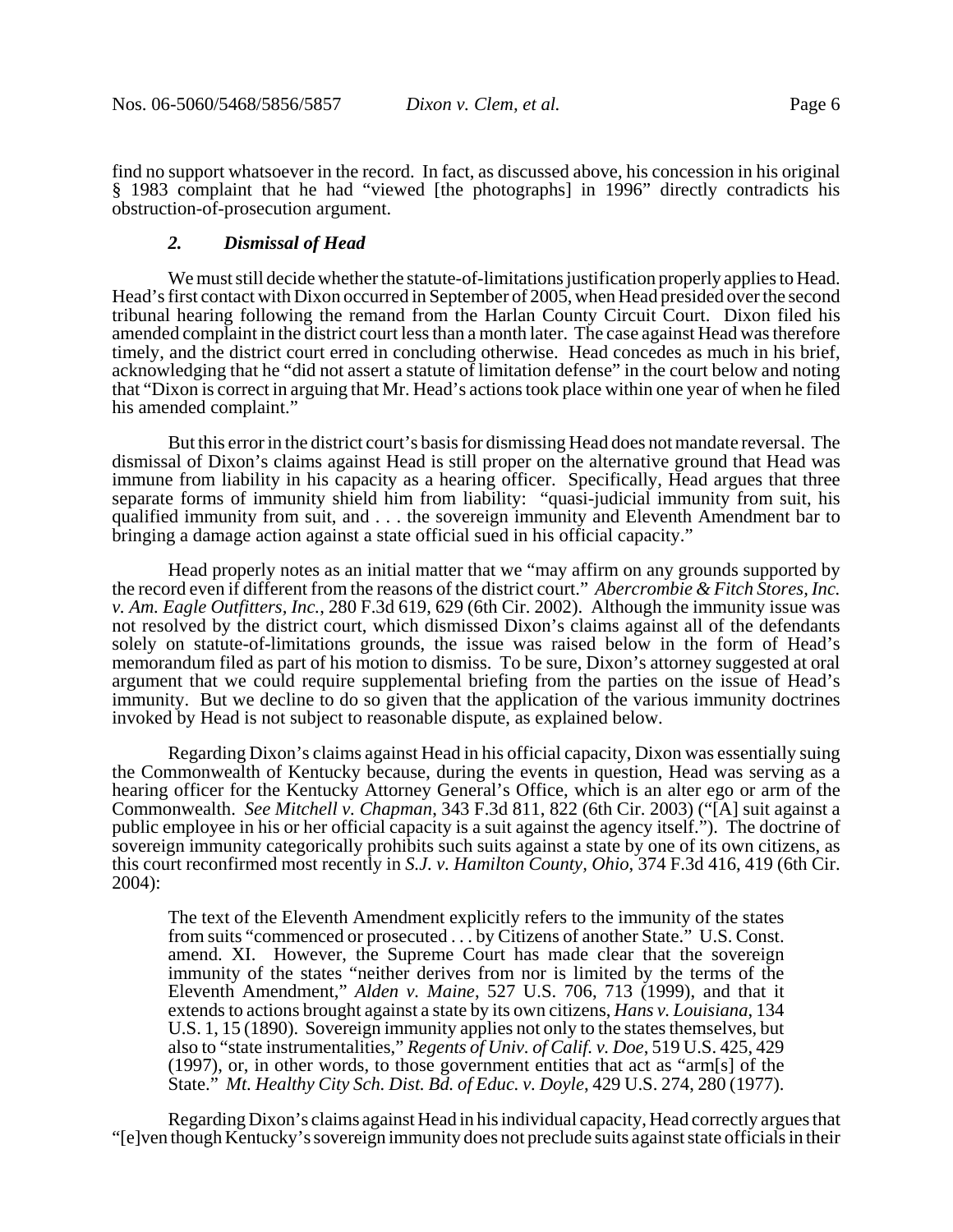individual capacities for damages under § 1983, [the] common-law doctrine[] of judicial immunity . . . still appl[ies] to protect the judicial function." "Judicial immunity" is shorthand for the doctrine of absolute immunity that operates to protect judges and quasi-judicial officers alike from suit in both their official and individual capacities. *DePiero v. City of Macedonia*, 180 F.3d 770, 783 (6th Cir. 1999) ("Judges are generally absolutely immune from civil suits for money damages, including § 1983 suits."); *Shelly v. Johnson*, 849 F.2d 228, 230 (6th Cir. 1988) (per curiam) (noting that statutorily empowered hearing officers are entitled to absolute judicial immunity under the standard set forth in *Butz v. Economou*, 438 U.S. 478 (1978)). "This far-reaching protection is justified by a long-settled understanding that the independent and impartial exercise of judgment vital to the judiciary might be impaired by exposure to potential damages liability." *DePiero*, 180 F.3d at 783 (quotation marks omitted).

In *DePiero*, this court set forth the following framework for evaluating claims of judicial immunity:

[A]bsolute judicial immunity is overcome only in two situations. First, a judge is not immune from liability for nonjudicial actions, i.e., actions not taken in the judge's judicial capacity. Second, a judge is not immune for actions, though judicial in nature, taken in the complete absence of all jurisdiction.

Whether an action is judicial depends on the nature and function of the act, not the act itself. This functional analysis typically turns on two factors set forth by the Supreme Court in *Stump v. Sparkman*[, 435 U.S. 349, 362 (1978)]. First, looking to the nature of the act, courts must determine whether it is a function normally performed by a judge. . . . Second, looking to the expectations of the parties, courts must assess whether the parties dealt with the judge in his or her judicial capacity.

*DePiero*, 180 F.3d at 784 (citations and quotation marks omitted).

Neither of the two exceptions to judicial immunity apply in the present case. Starting with the second exception, Head as the tribunal's hearing officer clearly possessed jurisdiction over the limited issue on remand of whether termination of employment was too severe a sanction to impose on Dixon. *See, e.g.*, *Fankhauser v. Cobb*, 163 S.W.3d 389, 393 (Ky. 2005) (extending "the tribunal['s] . . . ultimate control over the termination of a teacher's contract" to include "the power to impose lesser sanctions in lieu of termination"). Dixon does not suggest otherwise.

Regarding the first exception, Head's role as the hearing officer was clearly "taken in [his] judicial capacity." *See DePiero*, 180 F.3d at 784. Dixon complains that Head's interpretation of the remand mandate as barring the introduction of new evidence perpetuated the "malfeasance" initiated by the other defendants at the first tribunal hearing in 1996. But whether Head properly construed the remand mandate is beside the point. All that matters is that he in fact did so, because construing remand orders is certainly "a function normally performed by a judge." *See id.*

Dixon fails to meaningfully dispute the legal bases of Head's immunity defenses in his reply brief. He simply argues that, "[a]lthough Appellee Head may eventually be able to assert some sort of immunity, such contentions are not properly before the Court of Appeals at the present time." But this argument is incorrect for the reasons set out in *Abercrombie & Fitch*, 280 F.3d at 629, as noted above. In sum, the dismissal of Head on statute-of-limitations grounds was improper, but affirmance is nonetheless appropriate in light of his legally meritorious immunity claim.

### *3. Harmless error*

The district court concluded its opinion with what is best described as an alternative harmless-error determination. Specifically, the court noted that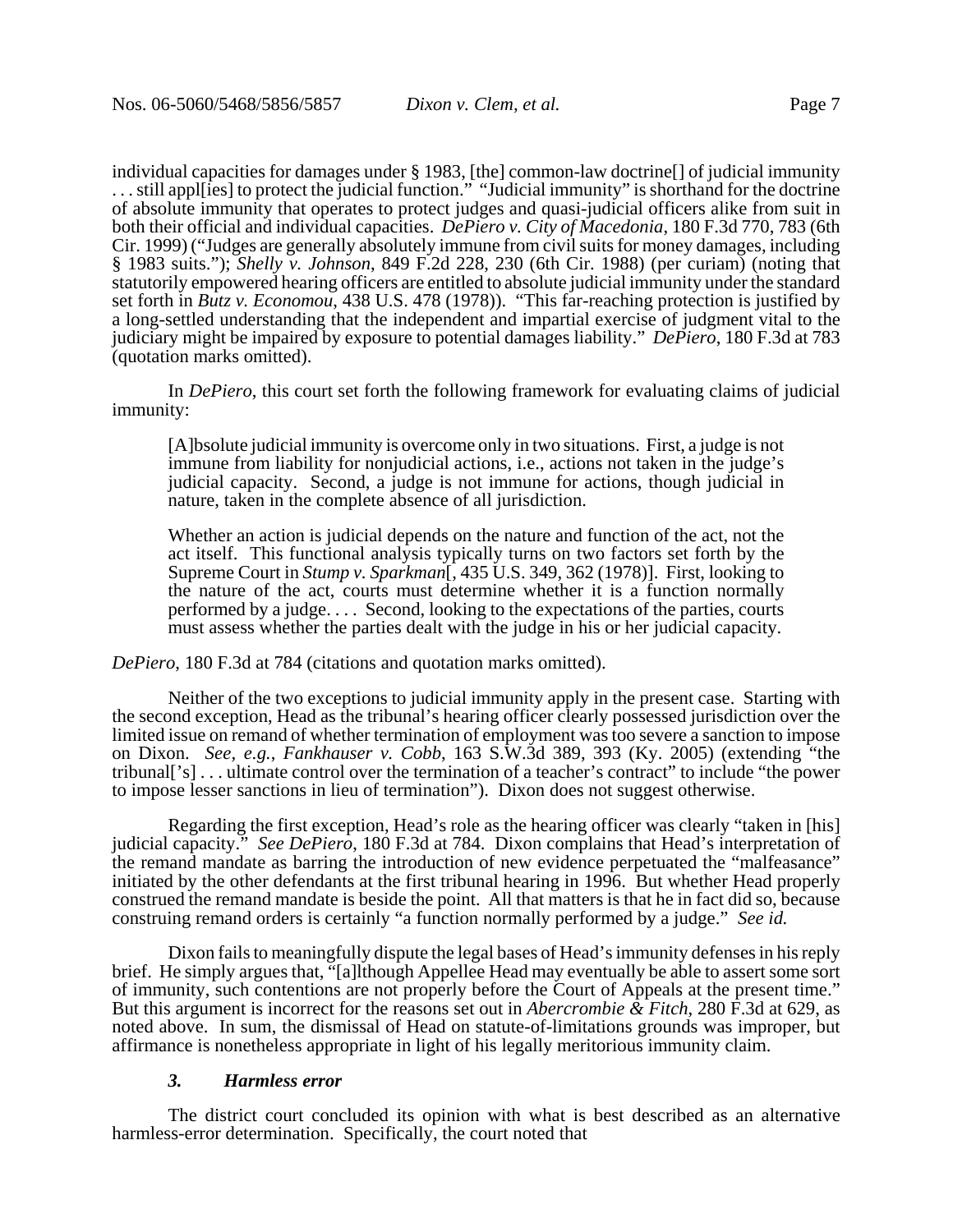even if the allegedly forged and/or altered photographs were excluded [from the tribunal hearings], Dixon has confessed to taking photos of a 17 year old student of his who was not wearing any clothing above the waist. Neither has Dixon alleged that former Superintendent Tolliver was exposed to the allegedly forged and/or altered photographs, and it was her determination of conduct unbecoming which the tribunal was meeting to address.

### *Dixon*, 404 F. Supp. 2d at 968 (footnote omitted).

Indeed, despite the number of briefs filed by the parties (five) and the multitude of issues raised by Dixon, this is legally an easy case. Almost all of Dixon's arguments, as the district court made clear, revolve around his core contention that the photographs used to justify his firing were faked. He therefore expects that our decision will, among other things, answer the question of "whether in this Circuit the United States continues to join the ranks of civilized nations that erect a firewall against having their legal institutions deliberately use faked evidence to frame people in trials or hearing."

As each of the defendants properly insist, however, Dixon's characterization of the case is not only directly contradicted by the record, but irrelevant. First, the administrative tribunal explicitly and unanimously found after the second and final hearing that "all the exhibit photos are legitimate, and the Tribunal does not believe any of the exhibit photos were altered or manipulated in any way." Whether, as Lawson suggests, res judicata applies to this state-court factual finding or not, the fact remains that Dixon's contention that the relevant photographs were faked finds no support anywhere in the record beyond his experts' repeatedly rejected reports.

Second, and even more critical, Dixon admitted on several occasions that S.C. was not wearing any clothing above the waist in at least several of the pictures that he took of her. His attorney at the first hearing explicitly reconfirmed this admission, stating that "I don't think anyone's going to disagree with" the fact that "Mr. Dixon has admitted here in his testimony today and yesterday . . . that there were several pictures taken of [S.C.] in which she was not wearing any clothing from the waist up."

Dixon continues to qualify his admission, however, by insisting that the relevant pictures were not "indecent" because S.C.'s nipples were never exposed to the camera, but instead remained covered by either her hair or a fishnet. But he has never retracted his key concession that she wore no actual clothing above her waist during part of the photo shoot at his studio. This concession, as accurately characterized by Lawson, was "self-defeating" regardless of the photographs' decency. We agree with Lawson's argument that, "[e]ven if the Court accepts Dixon's allegation that the photographs introduced expose more breast than the photographs he remembers taking, the amount of exposed breast had no bearing on the Tribunal's decision that Dixon's termination was appropriate pursuant to KRS 161.790(1)(b) [for conduct unbecoming a teacher]."

The tribunal indeed made clear that the lone rationale for its "guilty" finding was that "Mr. Dixon admitted he took pictures of [S.C.], a student of his, with no clothes on above her waist." Accordingly, even if we were to assume that Dixon's version of the facts are true, "it appears beyond doubt that the plaintiff can prove no set of facts in support of [his] claims that would entitle [him] to relief." *See Weiner v. Klais & Co.*, 108 F.3d 86, 88 (6th Cir. 1997). Dismissal of his claims pursuant to Rule 12(b)(6) was therefore proper for reasons beyond the statute-of-limitations justification cited by the district court. This conclusion is not "rough justice," as Dixon insists, but instead a fairly straightforward application of federal law.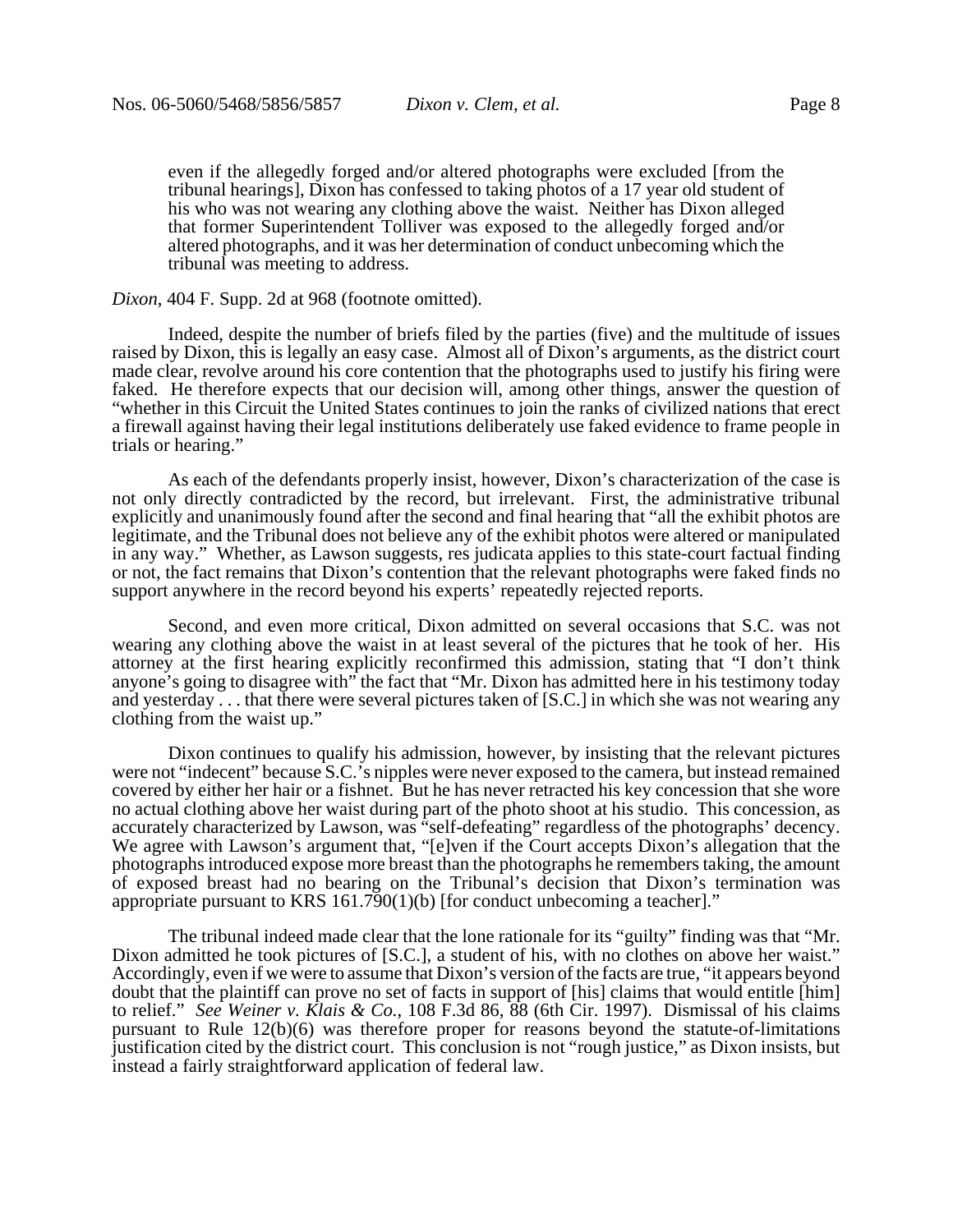# **C. Sanctions against Dixon's attorney**

Following the dismissal of Dixon's claims against them, the defendants filed a motion for attorney fees pursuant to 42 U.S.C. § 1988. They argued that, as the prevailing parties in Dixon's § 1983 action, they were entitled to such fees. *See* 42 U.S.C. § 1988(b) (providing that, in a civilrights action, "the court, in its discretion, may allow the prevailing party . . . a reasonable attorney's fee as part of the costs").

The district court denied the defendants' motion, concluding that Dixon's claims, although "extremely close to the line," were not frivolous. *Dixon*, 2006 WL 751235, at \*1; *see also id.* (noting that "[b]efore a defendant may recover attorney's fees under 42 U.S.C. § 1988, the plaintiff's claim must have been 'frivolous, unreasonable, or groundless,' or 'the plaintiff continued to litigate after it clearly became so'" (quoting *Christiansburg Garment Co. v. EEOC*, 434 U.S. 412, 422  $(1978))$ .

But the district court did not leave the defendants entirely without a remedy. Instead, it sua sponte imposed sanctions directly on Blum as Dixon's attorney pursuant to 28 U.S.C. § 1927, which provides that

[a]ny attorney or other person admitted to conduct cases in any court of the United States or any Territory thereof who so multiplies the proceedings in any case unreasonably and vexatiously may be required by the court *to satisfy personally* the excess costs, expenses, and attorneys' fees reasonably incurred because of such conduct.

### (Emphasis added.)

The district court set forth a laundry list of "improper conduct by the Plaintiff's counsel," which included

the pressing of specious legal claims and filings in this case which either contained inappropriate language, claims and assertions (requiring unnecessary responses) or which were inappropriate *en toto*. Indeed, despite being warned by the Court that his actions were improper, Mr. Blum continued to make personal attacks. Additionally, he continued to instruct opposing counsel and the Court as to the "proper procedures" that each should follow.

*Dixon*, 2006 WL 751235, at \*2. Some of Blum's arguments were inappropriate, moreover, because they were "directly contradictory to the explicit language of the [Kentucky] state court of appeals." *Id.* at \*4. The district court said that although it "is reluctant to hold Dixon responsible [for] the conduct set out above, it has no reluctance toward holding Mr. Blum responsible." *Id.* It concluded that the "total effect" of Blum's misconduct was "to cause needless delay to the Court and unnecessary expense to the Defendants." *Id.* The sanctions imposed totaled \$6,938.00.

As an initial matter, the district court's invocation of § 1927 as opposed to § 1988 (which would have shifted the financial responsibility for Blum's vexatiousness to Dixon) raises a jurisdictional issue involving Blum's standing to challenge this ruling on appeal. Specifically, do we have jurisdiction over the district court's imposition of sanctions on Blum even though Dixon, as indicated on the notice of appeal, is the lone appellant and Blum is therefore arguing his case through his client? Head poses precisely this question in his brief, noting that "[i]t is not clear that Dixon has standing to appeal a sanction imposed only against his attorney . . . ."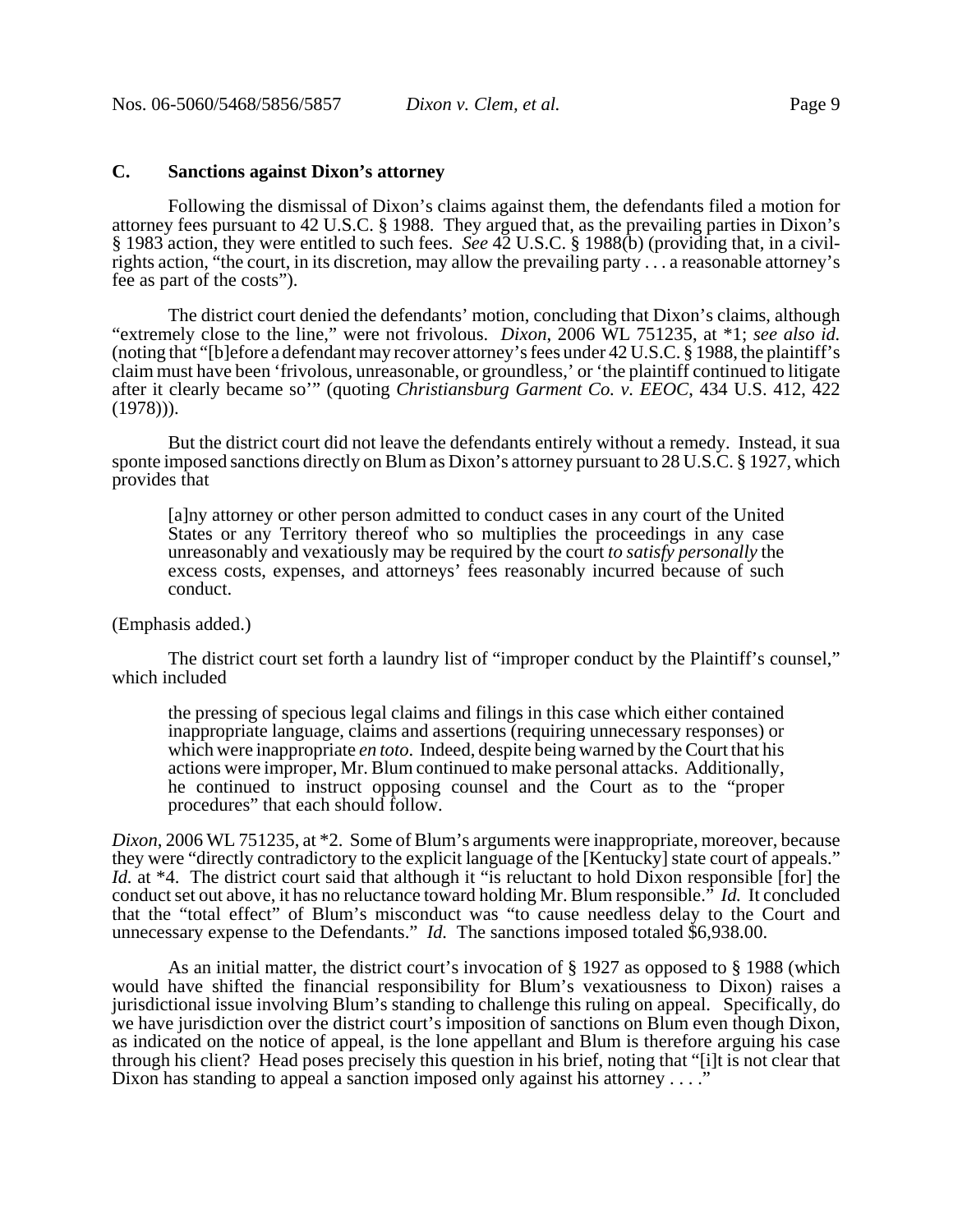Precedent from this circuit, as well as prudential considerations, militate in favor of our exercising jurisdiction over Blum's appeal. Rule 3(c) of the Federal Rules of Appellate Procedure provides in pertinent part that

[t]he notice of appeal must specify the party or parties taking the appeal by naming each one in the caption or body of the notice, but an attorney representing more than one party may describe those parties with such terms as "all plaintiffs" . . . ; designate the judgment, order, or part thereof being appealed; and name the court to which the appeal is taken. . . . *An appeal must not be dismissed for informality of form or title of the notice of appeal, or for failure to name a party whose intent to appeal is otherwise clear from the notice.*

#### (Emphasis added; subheadings omitted.)

The italicized language reflects a 1993 amendment to the rule that was designed to "liberalize" its previously rigid enforcement. *See Maerki v. Wilson*, 128 F.3d 1005, 1007 (6th Cir. 1997) (discussing Rule  $3(c)$  in the context of a sanctions award against attorneys, and concluding that "[a]lthough we continue to believe that compliance with the letter of Rule 3(c) is required, what constitutes compliance with the rule has clearly been liberalized") (quotation marks omitted). "Pursuant to the amended rule, then, this court should not dismiss the appeal of a party whose intent to appeal is made 'objectively clear' by the notice of appeal." *Id.*

In the present case, Blum's name appears only on the signature line of the three "Amended Notices of Appeal" filed by Dixon, but not in either their captions or their bodies as required by Rule 3(c). This is comparable to the situation in *Maerki*. *See id.* at 1007. Unlike in *Maerki*, however, Blum's intent to appeal the imposition of the sanctions against him "as a party rather than as a party's attorney" is objectively clear from Dixon's second notice of appeal. *See id.* at 1008. That notice explicitly designates "the District Court's orders relating to sanctions under 28 U.S.C. § 1927" as an "additional order[] being appealed."

To be sure, the notice of appeal in *Maerki* had similarly identified the proper sanctionsimposing order being appealed. But the order in that case had imposed sanctions against *both* the plaintiff and his attorney, thereby rendering the scope of the notice unclear. *Maerki*, 128 F.3d at 1007. This ambiguity was the principal reason that this court in *Maerki* declined jurisdiction over the attorney's, but not his client's, appeal. *See id.* at 1007-08 ("Because it is possible that only one party will appeal a judgment entered against multiple parties, and because the notice of appeal in this case clearly indicated [the plaintiff's] intent to appeal, it cannot be said that the notice's reference to the . . . judgment provided objectively clear notice of [the plaintiff's attorney's] intent to appeal.").

The *Maerki* court thus narrowed its anti-jurisdiction ruling to the unique facts of that case, explicitly distinguishing the contrary ruling in *Street v. City of Dearborn Heights*, No. 93-1374, 1994 WL 615672, at  $*5$  (6th Cir. Nov. 4, 1994), where, as here, "the order appealed from concern[ed] [Rule 11] sanctions imposed *only* on plaintiff's attorney and not on plaintiff himself." (Emphasis added.) *Maerki* therefore supports the conclusion that Blum complied with the liberal pleading requirements of Rule 3(c) and that jurisdiction over his appeal of the district court's imposition of sanctions is proper.

As noted above, prudential considerations further support this conclusion. Declining jurisdiction would inevitably result in Blum's attempting to refile the appeal under his own name, even though the deadline for doing so has already long since passed. The defendants would then presumably move to dismiss the appeal for untimeliness, and we, in turn, would have to rule on the motion. This likely sequence of events would be a waste of judicial resources. It would also be unnecessary in light of the weakness of Blum's arguments.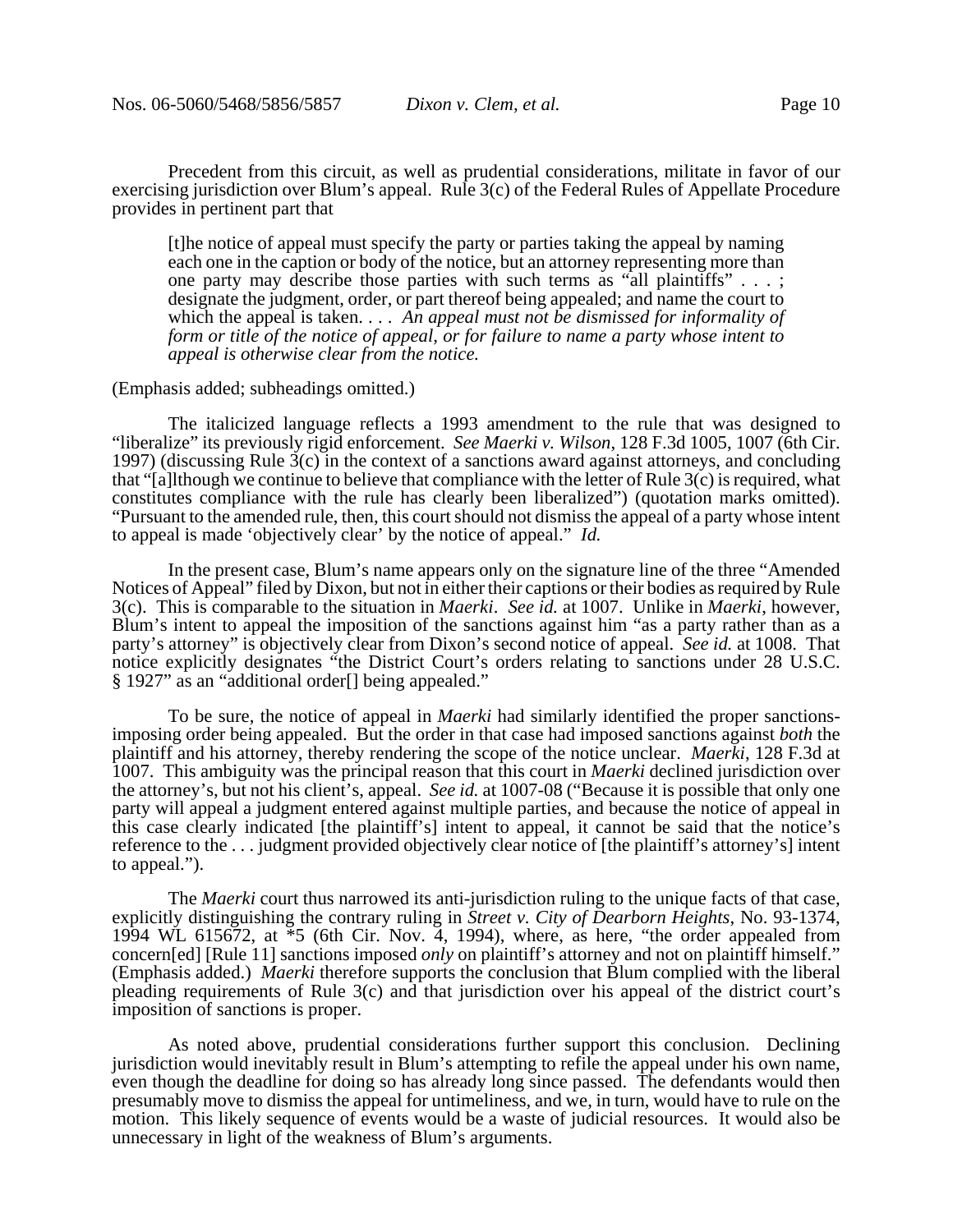Simply put, the record in this case fully supports the district court's decision to impose sanctions on Blum. The briefing in the present appeal hints at why. In response to Head's qualifiedimmunity argument, Blum states as follows:

Appellee Head's attempt to claim quasi-judicial immunity is likewise devoid of supporting materials. All he has established so far is that he called the historical docudrama exercise "a hearing," generated a "final order" after it, and that it was conducted indoors. This is insufficient. If a judge or hearing officer calls a plaintiff into his chambers saying, "your trial is about to begin" and then rapes her and states that she has "prevailed," the fact that he calls it "a trial" will hardly allow him to invoke quasi-judicial immunity. The historical docudrama exercise in this case occupies a position about halfway between a bona fide tribunal hearing and a rape.

If this is the type of language that Blum believes will persuade us to reverse a ruling against both him and his client, we can understand why his conduct before the district court got him into trouble in the first place. Nor are we surprised to discover that other courts have been displeased with his conduct in the past. He has been reprimanded and/or sanctioned on at least three separate occasions by three separate federal courts, including this one. *See New York v. Green*, No. 01-CV-196A, 2004 WL 1375555, at \*6 (W.D.N.Y. June 18, 2004) ("Blum's complete and unexplained disregard of his obligation to answer the complaint and his insincere overtures toward settlement support the conclusion that his decision to default was strategic, deliberate and willful."); *Shepherd v. Wellman*, 313 F.3d 963, 969 (6th Cir. 2002) (affirming the district court's imposition of § 1927 sanctions against Blum because "Blum's conduct during discovery unnecessarily multiplied the proceedings, and fell short of his obligations as a member of the bar"); *Blum v. Schlegel*, No. 96- 7705, 1997 WL 138741, at \*1-2 (2d Cir. Mar. 21, 1997) (affirming the district court's dismissal of Blum's own lawsuit as a sanction for his having willfully violated "the clear and unambiguous provisions" of the court's protective order).

We would be wrong, of course, to presume that Blum misbehaved in this case simply because he has misbehaved in previous cases. Such a presumption would violate the principles that underlie the innocent-until-proven-guilty maxim in criminal cases as well as the general prohibition against the admission of propensity evidence in federal cases. *See* Fed. R. Evid. 404(b) ("Evidence of other crimes, wrongs, or acts is not admissible to prove the character of a person in order to show action in conformity therewith.").

But where, as here, we must resolve the less-probing question of whether the district court abused its discretion in concluding that Blum had misbehaved, Blum's prior conduct is telling. *Cf. id.* (noting that, as an exception to the general rule, evidence of past wrongdoing may be admissible, among other reasons, to prove the "absence of mistake or accident"). This was, moreover, "a lengthy and complex case with which the district court was closely familiar." *See Bridgeport Music, Inc. v. London Music, U.K.*, Nos. 05-5045-5058, 2007 WL 930409, at \*7 (6th Cir. Mar. 28, 2007) (concluding that, in a "lengthy and complex" case where the "court employs the proper legal standard and specifically and thoroughly states the reasons for its decision, that decision is entitled to considerable deference").

Finally, Dixon's allegations that the district court's decision to impose sanctions on Blum was motivated by "dislike," an "out-of-control hostility," or a "bristling anger" find no support in the record. The court did not hastily reach the conclusion that Blum's actions were sanctionable. It instead engaged in a lengthy and meticulous legal analysis that explicitly stopped short of concluding that Blum's actions had been undertaken in bad faith. To be sure, a finding of bad faith is not a necessary precondition under Sixth Circuit caselaw to a determination of § 1927 sanctionability. *See Jones v. Cont'l Corp.*, 789 F.2d 1225, 1230 (6th Cir. 1986) ("[W]e hold that 28 U.S.C. § 1927 authorizes a court to assess fees against an attorney for 'unreasonable and